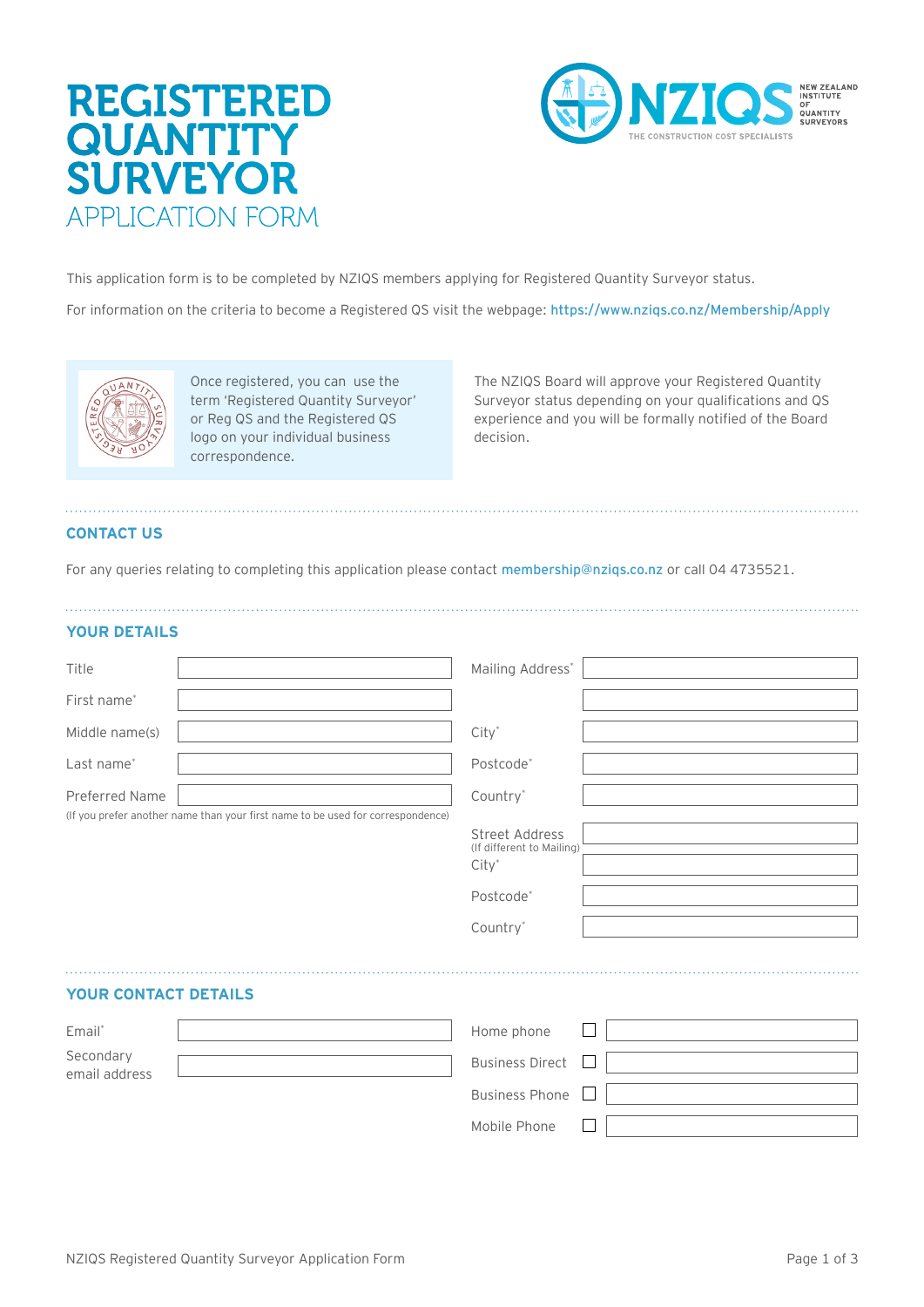| <b>NZIQS MEMBERSHIP</b>                                       | <b>OTHER MEMBERSHIP</b> |                                                                                                                                     |  |
|---------------------------------------------------------------|-------------------------|-------------------------------------------------------------------------------------------------------------------------------------|--|
| Member (MNZIQS)<br>Associate (ANZIQS)<br>Fellow∕Life (FNZIQS) | <b>MRICS</b>            | Date Awarded                                                                                                                        |  |
| <b>EMPLOYMENT DETAILS</b>                                     |                         |                                                                                                                                     |  |
| Employer/Organisation (Name of company you work for)          |                         | Job Title                                                                                                                           |  |
| QS QUALIFICATIONS COMPLETED                                   |                         | NZIQS Office sighted Qualifications                                                                                                 |  |
| 1.                                                            | Date Awarded            | $\overline{\phantom{a}}$                                                                                                            |  |
| 2.                                                            | Date Awarded            | $\Box$                                                                                                                              |  |
| <b>WORK EXPERIENCE</b>                                        |                         | Please attach a full CV that includes employers, location, position held, dates, and details your QS experience with each employer. |  |
| <b>CPD ACCREDITATION</b>                                      |                         | <b>CODE OF CONDUCT TEST</b>                                                                                                         |  |
|                                                               |                         | Passed                                                                                                                              |  |
| Or I submit a 12 month CPD Record $\Box$                      |                         |                                                                                                                                     |  |
| <b>REFEREES</b>                                               |                         |                                                                                                                                     |  |
| Please provide two professional referees we can contact       |                         |                                                                                                                                     |  |
| <b>Referee 1</b>                                              |                         | <b>Referee 2</b>                                                                                                                    |  |
| Name                                                          |                         | Name                                                                                                                                |  |
| Business Title and Organisation                               |                         | <b>Business Title and Organisation</b>                                                                                              |  |
| Phone Number                                                  |                         | Phone Number                                                                                                                        |  |
| Email                                                         |                         | Email                                                                                                                               |  |
|                                                               |                         |                                                                                                                                     |  |

# **REFERENCE**

Please attach a written reference from a NZIQS member, senior work colleague or employer dated within the last six months.